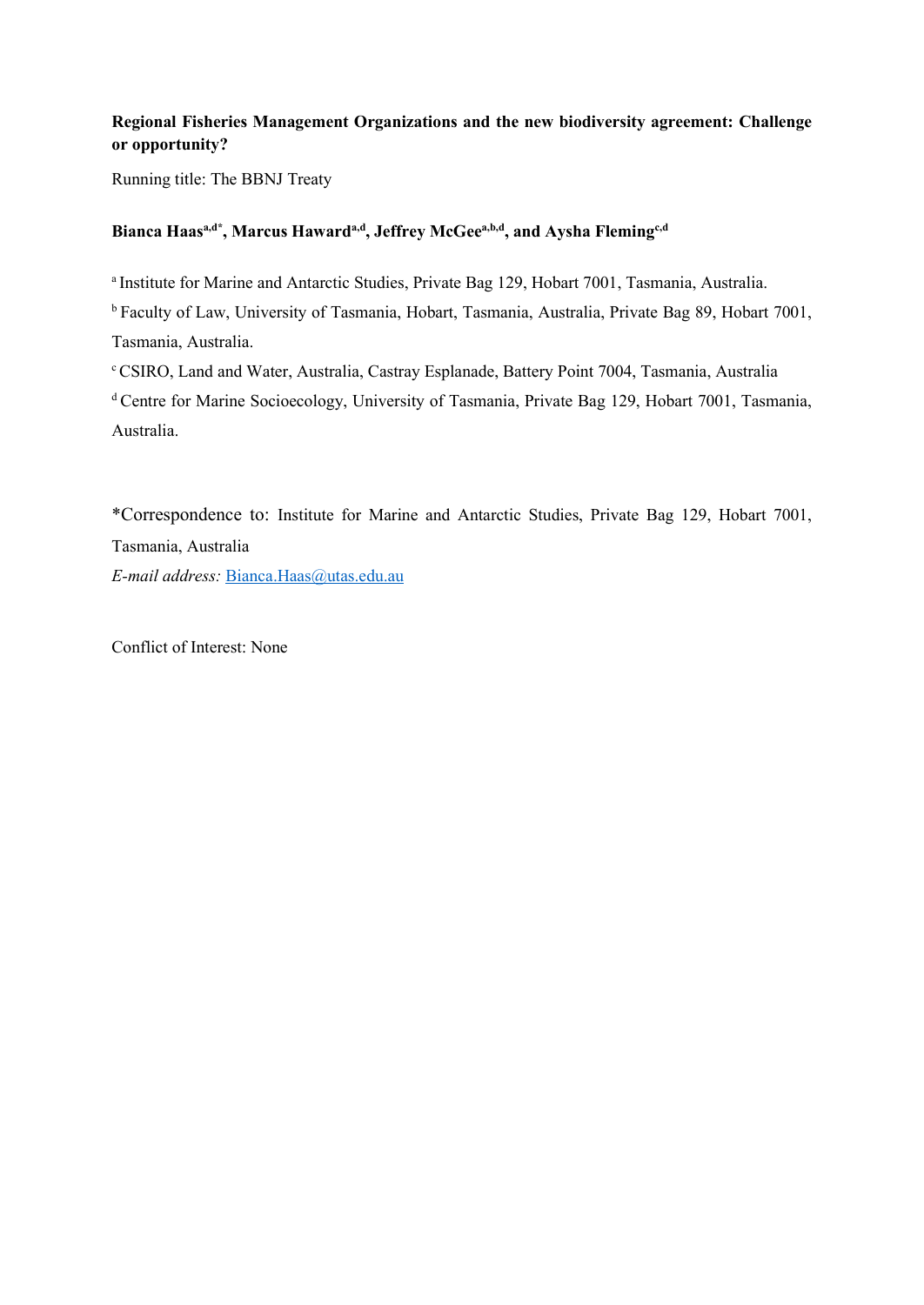#### **Abstract**

In 2018, the international community began formal intergovernmental negotiations over a new legally binding instrument for the protection of marine biodiversity of areas beyond national jurisdiction. Protecting marine biodiversity is imperative for a sustainable future and all the different organizations and agreements will have to work together to achieve this common goal. One of the first key principles to be agreed was to 'not undermine' the existing legal instruments or mandates of regional and sectoral marine governance organizations. While fisheries are not being discussed during the negotiations, a marine biodiversity agreement is likely to still impact regional fisheries management organizations, due to overlapping areas of interest. This article aims to firstly, assess the potential constraints posed by the commitment to 'not undermine'; secondly, consider how aspects of the biodiversity agreement, such as area-based management and environmental impact assessments, might enhance regional fisheries management organizations; and thirdly, suggest meaningful ways to ensure cooperation between regional fisheries management organizations and the marine biodiversity agreement.

Keywords: binding agreement, conservation, fisheries management, high seas, marine resources, ocean governance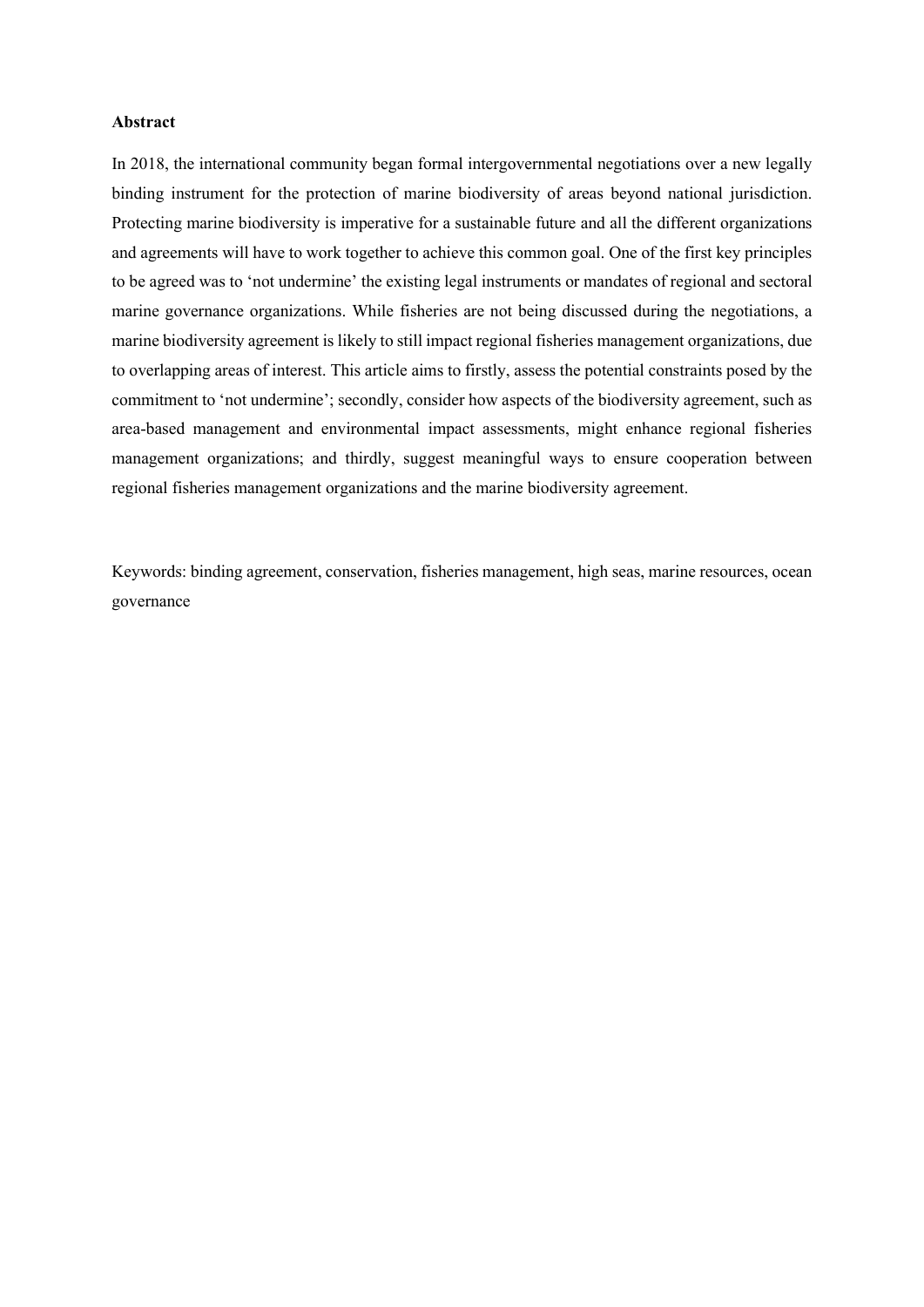#### **Status of fisheries management on the high seas**

 Globally, overfishing is a serious and increasing problem. The 2020 *State of the World Fisheries and Aquaculture* report produced by the United Nations Food and Agriculture Organization noted that 34.2% of all fished species were overfished (FAO, 2020). An adequate and effective fisheries management approach is key to improving the status of fish stocks (Hilborn et al., 2020). The key bodies responsible for fisheries management in areas outside national jurisdiction are Regional Fisheries Management Organizations (RFMOs). These organizations have the capacity to enforce legally binding measures on their members and can be separated into general RFMOs (i.e. managing non-straddling fish stocks) and tuna RFMOs (i.e. managing tuna and tuna-like species) (Ásmundsson, 2016). Almost all high seas areas outside the polar regions are covered by at least one tuna RFMO (Fig.1). Important gaps in the management of non-straddling fish stocks remain, as there are no general RFMOs managing the South- The exclusion of fish from the negotiations has constrained opportunities to explore ways to advance high seas fisheries management, noting that around 95% of high seas fish biodiversity is currently not

under the management of any international agreement (Ortuño Crespo et al., 2019).

Insert Figure 1 here

 Human activities in areas beyond national jurisdiction (ABNJ) are primarily governed by the 1982 United Nations Convention on the Law of the Sea (UNCLOS) and related 1995 United Nations Fish Stocks Agreement (UNFSA). The UNFSA built on UNCLOS and promotes important elements of sustainable fisheries management and conservation including the precautionary approach (United Nations, 1995, Article 6) as well as reinforcing the functions of RFMOs (United Nations, 1995 Article 22 10). However, the UNFSA concentrates on highly migratory and straddling fish stocks (i.e. stocks that move between EEZs and high seas areas) (United Nations, 1995). This leads to a gap in the management of discrete or non-migratory high seas fish stocks (i.e. fish stocks found only in high seas areas) (Munro et al., 2004). Moreover, this management framework is compromised by the failure of important fishing countries (such as the United States of America and Peru) to ratify UNCLOS and the emergence of new issues, such as exploitation of Marine Genetic Resources (MGRs), since its entry into force in 1994 (Tiller et al., 2019). The ABNJ are also at the intersection of many sectorally (e.g. fishing, shipping and mining) and geographically divided organizations, resulting in a "fundamentally disjunctive and fragmentary system for the conservation and sustainable use of biodiversity in ABNJ" (Warner, 2015, p. 218).

 This article aims to explore the potential impact of an agreement on biodiversity beyond national jurisdiction (BBNJ) on RFMOs. We argue that even though fisheries have been excluded from the BBNJ discussions, RFMOs will likely still be significantly impacted by, and have an influence on, the implementation of any agreement, due to overlapping areas of interest, and despite commitments that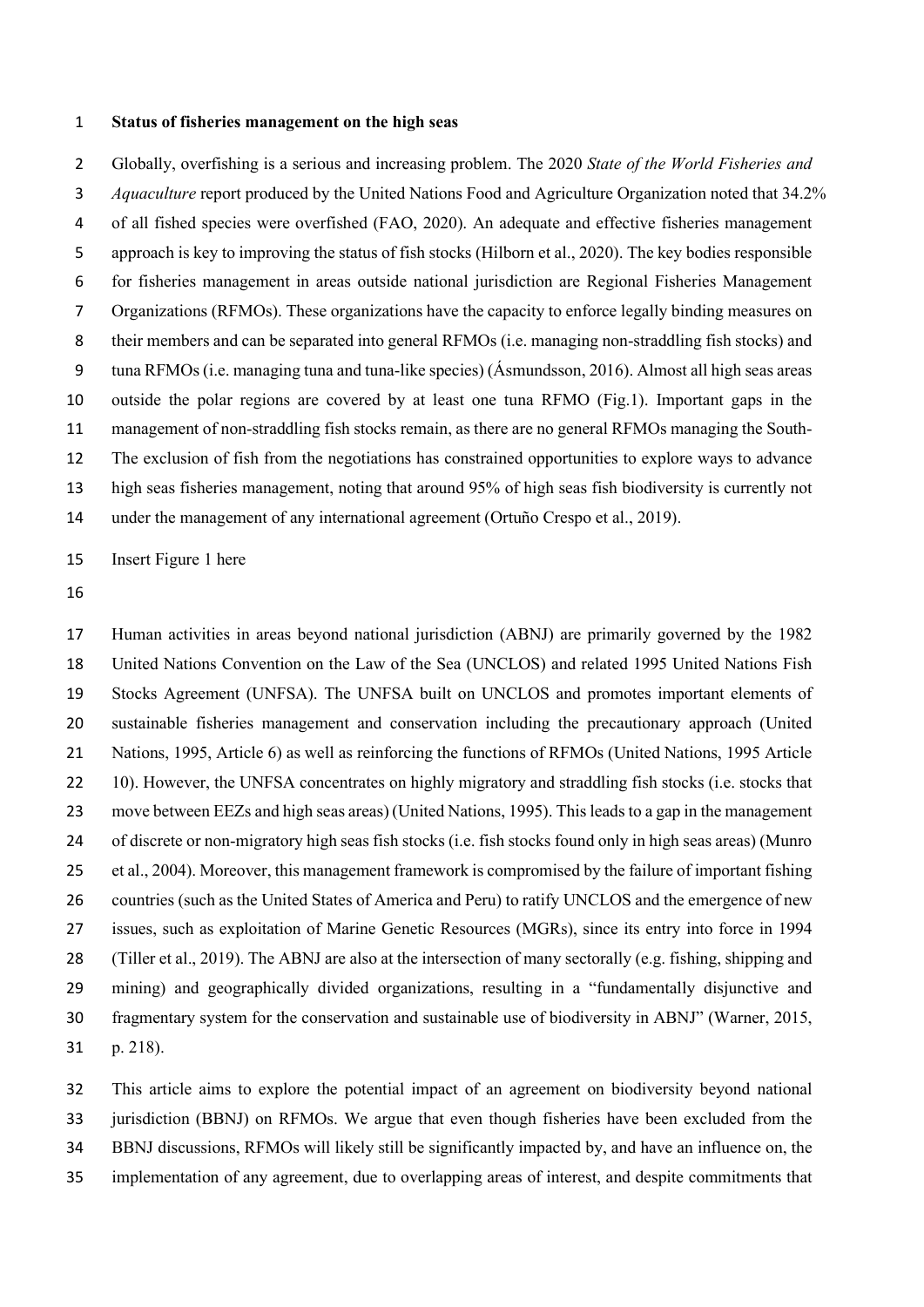the agreement will "not undermine" existing arrangements. The first section provides a short overview of existing agreements and initiatives regarding the conservation of marine ecosystems. This is followed by a detailed description of the BBNJ agreement. The last section summarizes potential outcomes and how they might impact upon RFMOs.

#### **Setting the scene**

 To address current gaps in ocean governance and increasing threats to biodiversity in ABNJ, including the high seas (i.e. water column) and the seabed (i.e. the 'area'), in 2015 the United Nations General Assembly (UNGA) adopted a resolution to develop an international legally binding instrument under UNCLOS on the conservation and sustainable use of marine biological diversity in areas beyond national jurisdiction (UNGA, 2015a). The negotiations for this new instrument began in 2018 and the fourth and final intergovernmental conference on BBNJ was scheduled for late March 2020. However, due to the global COVID-19 pandemic, this conference has been postponed to a date to be determined by the UNGA (UNGA, 2020b). The current negotiations exclude fisheries, under a key negotiating principle not to undermine existing instruments, frameworks and bodies (Marciniak, 2017; UNGA, 2017). The exclusion of fish from the negotiations has constrained opportunities to explore ways to advance high seas fisheries management, noting that around 95% of high seas fish biodiversity is currently not under the management of any international agreement (Ortuño Crespo et al., 2019).

 The performance of regional fisheries management organization (RFMOs) has been widely criticised. These criticisms include failures to constrain fishing effort; the declines in many fish stocks; weak enforcement of conservation and management measures; and a general lack of compliance among member states with existing measures (see for example Cullis-Suzuki & Pauly, 2010; Juan-Jordá et al., 2017). There has been increasing pressure from governmental and non-governmental bodies on RFMOs to address these issues, including a call by the UNGA for all to undertake performance reviews (High Seas Task Force, 2006; UNGA, 2007). RFMOs have responded, with performance reviews addressing areas such as improved data collection; increased transparency in decision making; and implementing of re-building plans for target species reviews (Haas et al., 2019).

 Best practice examples related to these areas exist (Haas et al., 2020b). Addressing important issues, such as the approach to decision-making within RFMOs, leads to a more resilient governance system, but also helps RFMOs respond to emerging issues. For example, decisions in RFMOs are generally made by consensus, with members having the option to opt-out and object to a particular measure (see for example Barkin & DeSombre, 2013; Willock & Lack, 2006). Approaches that require RFMO members to implement alternative measures, with the same effect as the measure that is the focus of their objection, provide a way forward (Haas et al., 2020b). An RFMO's ability to deal with new issues is, however, influenced by the perspectives and positions of its member states.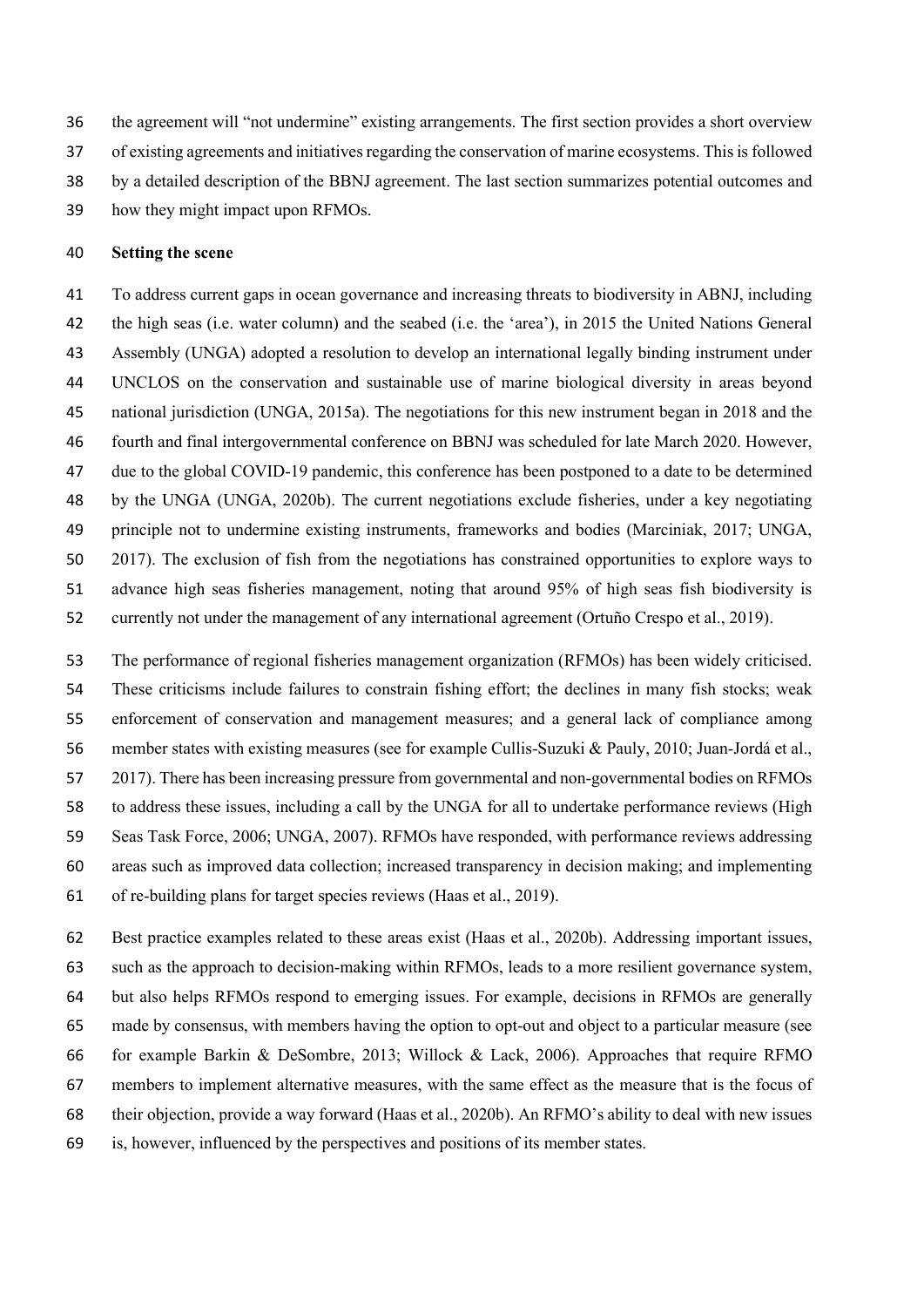Reducing the impact of fishing on bycatch species has been on the agenda of all RFMOs, and most RFMOs have implemented measures concerning the reduction of adverse impacts of fishing on species such as sharks, marine mammals and also the marine ecosystem (Haas, 2020). More, however, needs to be done; existing measures need to be enhanced to, for example, fully implement an ecosystem-based fisheries management approach (Juan-Jordá et al., 2017). This is a key area of action, as fishing has been identified as one of the major threats to marine biodiversity conservation. These examples provide some evidence to suggest RFMOs will be able to meet the challenges and opportunities posed by the BBNJ agreement.

 The agreement on biodiversity beyond national jurisdiction (BBNJ) will join numerous international agreements, organizations and initiatives, which are addressing issues related to the ocean. Besides the United Nations Convention on the Law of the Sea (UNCLOS) and the United Nations Fish Stocks Agreement (UNFSA), many non-binding agreements have enhanced the way fisheries are managed. The 1995 UN Food and Agriculture Organization's Code of Conduct for Responsible Fisheries and the UNGA Resolutions (e.g. UNGA Resolution 61/105 on adverse impacts of deep-sea fisheries) are examples of broadening and deepening of international engagement over fisheries in ABNJ. In 2015 a further initiative, the United Nations Sustainable Development Goals (SDGs), was adopted. The SDGs 17 goals seek to achieve sustainable development across various social, economic, and ecological indicia. SDG 14 (Life Below Water), aiming to conserve and sustainably use the oceans, seas and marine resources for sustainable development, reinforces attention on the importance of sustainable use of ocean resources and environments. The seven main targets of SDG 14 summarize the major issues threatening the oceans, such as marine pollution, loss of biodiversity and overfishing.

91 Achieving SDG 14 will positively reinforce the achievement of other SDGs, such as SDG – no poverty and SDG 2 – zero hunger (Singh et al., 2017), and will also reduce the impacts of climate change (SDG 13 – climate action) (Laffoley et al., 2019). Contrary to other initiatives, the SDGs rely not only on the support of nation-states but also on existing intergovernmental organizations, non-governmental organizations and industries (Gupta & Nilsson, 2017; Kanie et al., 2019). To achieve SDG 14, a coherent areas beyond national jurisdiction (ABNJ) governance framework needs to be in place (UNGA, 2015b). The BBNJ agreement is especially relevant for SDG 14.2, the protection and conservation of marine and coastal ecosystems, and SDG 14.5, the conservation of at least 10% of the marine and coastal ecosystem. This new agreement is seen as a way to set the direction for the conservation and sustainable use of the oceans and thus is an important step to support the implementation of the targets of SDG 14 (Gjerde et al., 2019).

- 
- 
-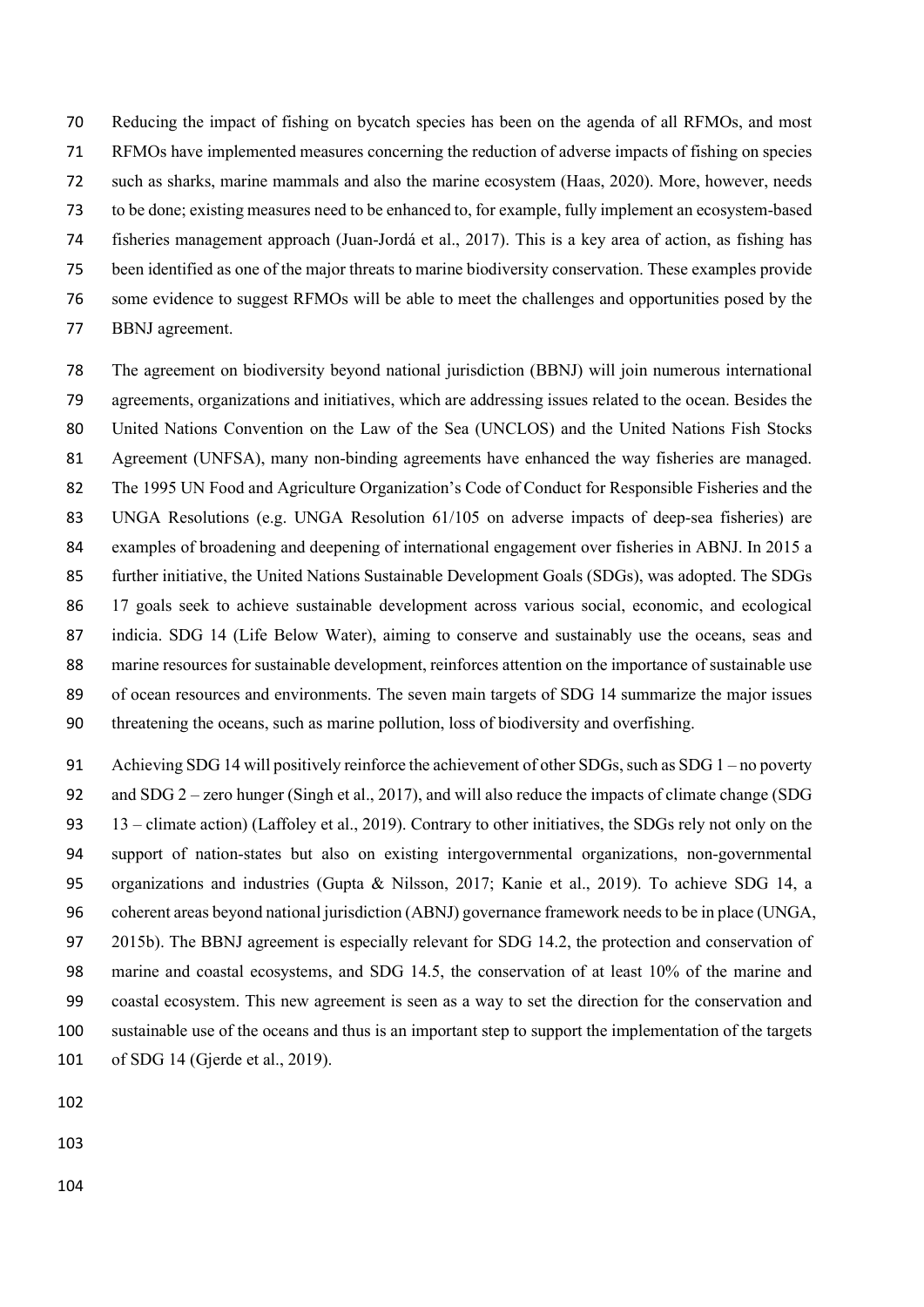#### **The BBNJ agreement**

#### *The 'package'*

 Even though the outcomes of the BBNJ negotiations are yet to be decided, speculation regarding potential impacts of a new agreement on the current structure of marine resource management abound. The Ad Hoc Open-ended Working Groups and intergovernmental conferences to form a BBNJ agreement have focussed on a negotiation "package" of four issues; (i) use of marine genetic resources (MGRs) including access and benefit-sharing, (ii) area-based management tools (ABMTs) including marine protected areas (MPAs), (iii) environmental impact assessments (EIAs) for activities in high seas, and (iv) capacity building and technology transfer for developing countries (Wright et al., 2015). As all four issues in the BBNJ negotiation package might impact upon fisheries, below we describe in more detail the potential overlap. The need for capacity building and the transfer of marine technology plays an important role in all the first three issue areas, so is integrated broadly into their discussion, 117 rather than addressed separately.

 Use of MGRs has been one of the most contested topics in the negotiations for the BBNJ agreement. A strong political divide on this issue has been observed between developing countries and a group of developed countries (De Santo et al., 2020). The most common definition for MGRs is provided by the Convention on Biological Diversity (CBD) which provides "marine genetic resources refers to genetic material of marine plant, marine animal, microbial or other origin containing functional units of heredity which have an actual or potential value" (CBD, 1992, Art. 2). UNCLOS provides little guidance on access and benefit-sharing directed towards MGRs, as it was not an issue during its negotiation. At the BBNJ intergovernmental conferences countries considered whether or not to include fish as an MGR (Barnes, 2019). While the CBD's definition of MGRsis perhaps wide enough to include fish (i.e. marine animal), a distinction might be made between fish as a genetic resource and fish as a commodity (Marciniak, 2017). Some countries such as Israel would like to see this distinction included in the draft BBNJ text (UNGA, 2020a). Discussion around the inclusion of fish as an MGR and potential management implications of such decisions are ongoing. However, Indonesia and Iceland proposed that it be noted in the treaty text that the management of fisheries is a separate issue from the BBNJ agreement (UNGA, 2020a). Thus, the BBNJ agreement would not interfere with the management of fish, but would only cover the genetic information of individual specimens of fish (Marciniak, 2017).

 One of the most important topics of the BBNJ negotiations concerning fisheries management is ABMTs including MPAs. Similar to MGRs, members are struggling to agree on a definition for these tools and how they might be implemented (De Santo et al., 2020). Currently, ABMTs (including MPAs) are implemented by different regional and global organizations, such as fisheries closures by RFMOs (Marciniak, 2017), and it is important to take these arrangements into account during the BBNJ negotiations (Mendenhall et al., 2019). For example, the UNGA Resolution 61/105 on sustainable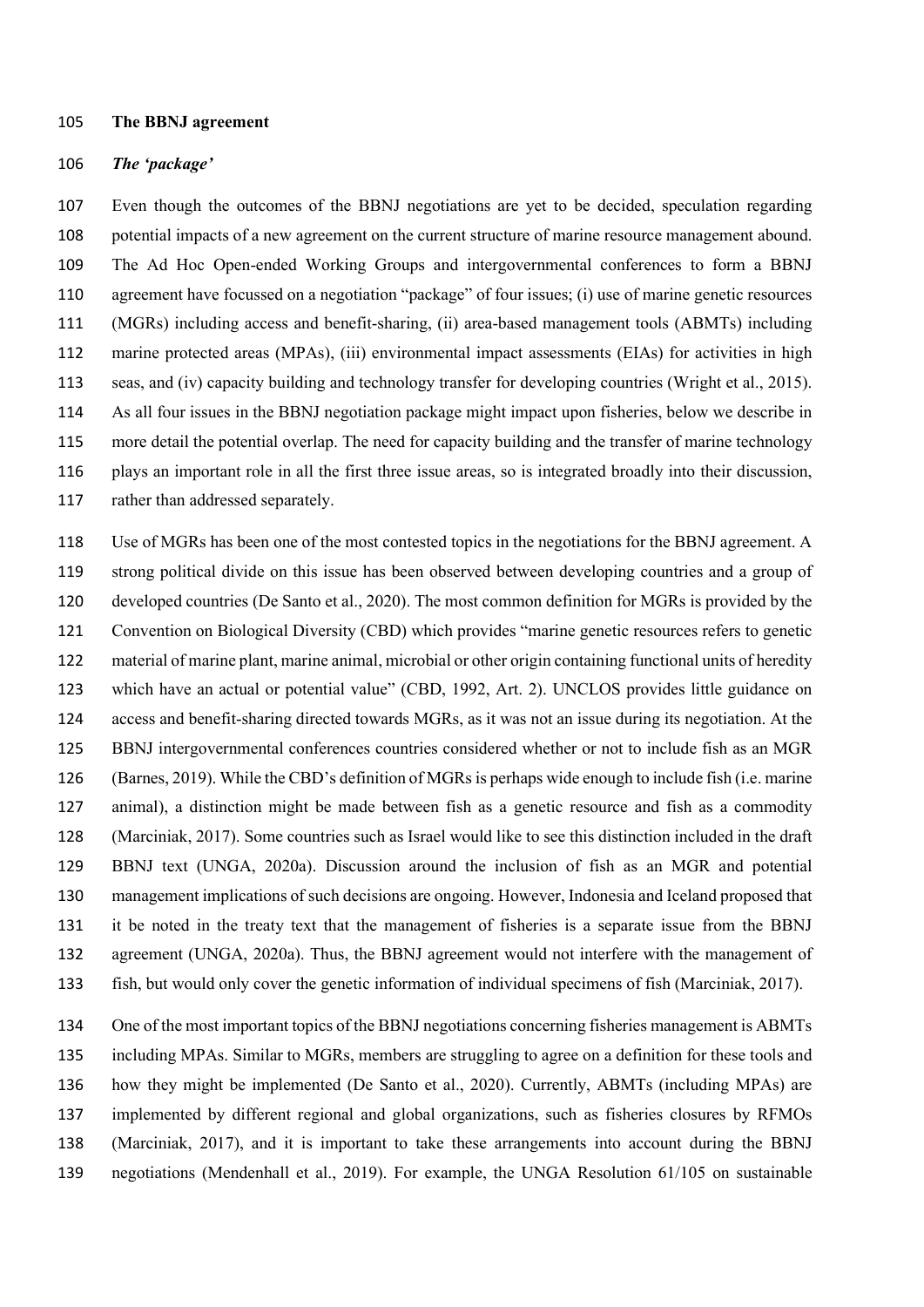fisheries is directed to the impact of bottom trawling and calls on states to identify vulnerable marine ecosystems (VMEs), which if encountered, should lead to a halt of bottom fishing in the area (UNGA, 2007). During the BBNJ discussions, three potential versions for implementation of ABMTs have been proposed. The first option aims to use only existing organizations to implement these tools, while the second option advocates a global organization for the implementation of ABMTs, including MPAs. Thirdly, some countries proposed a hybrid model, which would divide ABMT competence among states or regional organizations and a global authority (Mendenhall et al., 2019; Tiller et al., 2019). For the last option, the new treaty could oversee the implementation of ABMTs by sharing best practices and thereby support existing organizations in applying a coherent management approach (Tiller et al., 2019). Having an independent organization might also help to overcome the *pacta tertiis* problem (i.e. only states which have joined treaties and bound to them), which exempts non-member states from conservation and management measures taken by the respective organization (such as RFMOs) (Marciniak, 2017). However, at this stage, important questions are still unresolved concerning how to establish ABMTs and MPAs (when relevant instruments already exist) and how coordination between various scales of governance might work (De Santo et al., 2020).

 The final topic element in the BBNJ negotiations that may overlap with the activities of RFMOs is that of environmental impact assessment (EIA). UNCLOS addresses EIAs only indirectly and does not require fisheries to conduct EIAs (Barnes, 2016). The BBNJ discussions on EIAs primarily concern issues relating to who should conduct the assessments (i.e. a scientific or technical body, or states themselves) and whether EIA processes need to be prescribed, or simply subject to broad guidelines (De Santo et al., 2020). It is still unclear if activities such as fishing might need an EIA, but the UNGA resolution concerning VMEs could act as a guide concerning EIAs for fisheries, as they require an assessment of whether bottom fishing activities adversely impact the respective ecosystems (Marciniak, 2017).

### *The issue of "not undermining"*

 As mentioned in the introduction, fishing has been excluded from the BBNJ discussions to avoid undermining existing fisheries management organizations. The exact meaning of "not undermining" has not been defined (Scanlon, 2018) with this ambiguity allowing negotiations to move forward (Mendenhall et al., 2019). At the BBNJ conferences states frequently referred to "not undermining", albeit in different contexts, when discussing the four package elements described above (De Santo et al., 2020; Mendenhall et al., 2019). Not undermining is open to different interpretations with considerable attention and debate in the peer-reviewed literature (see for example Barnes, 2019; Friedman, 2019; Gjerde et al., 2019).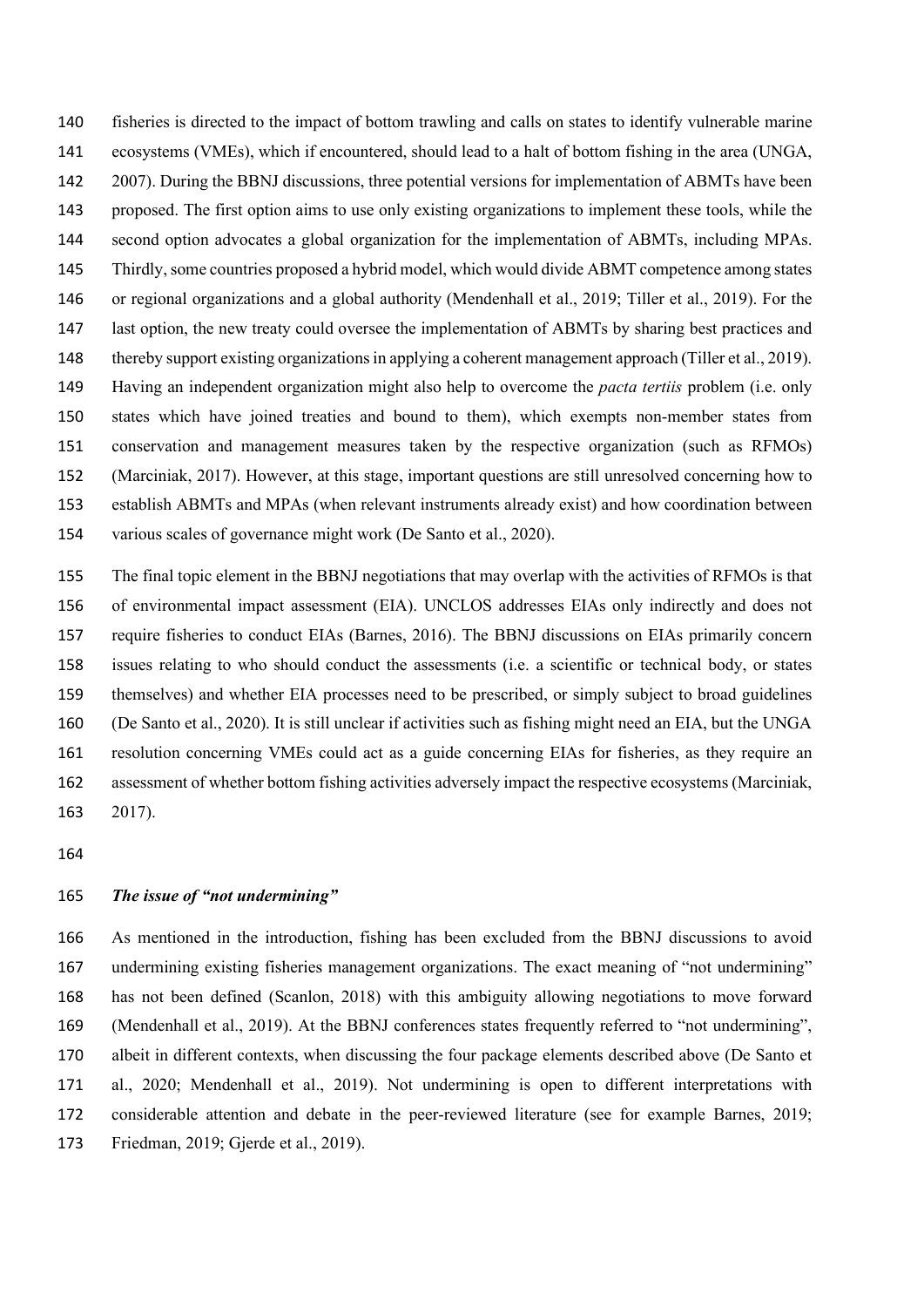The term "undermining" already appears in the UNFSA and refers to the need to not undermine the effectiveness of existing organizations and regulations (Gjerde et al., 2019). Gjerde et al. (2019) suggest using the UNFSA as guidance for the new BBNJ agreement to address the uncertainties related to this term and to strengthen existing organizations. However, Barnes argues that in the BBNJ agreement "not undermining" refers to compliance, rather than institutional effectiveness, and thus the definition in the UNFSA should not be applied (Barnes, 2019). There are several options for how the term "not undermining" can be put into practice, for example, the term could only be used to refer to the rules and mandates of existing organizations so that the new agreement will fill in where governance gaps have been identified (Barnes, 2019). While all these different interpretations of 'undermining' have their pros and cons, Barnes (2019) warns that a strong definition and application of this term may well "perpetuate 184 the existing fragmented nature of ocean governance" (p. 11).

### **Implications for future fisheries management**

 Even though fisheries have been excluded from the discussions, regional fisheries management organizations (RFMOs) will be impacted by the outcomes of the agreement for biodiversity beyond national jurisdiction (BBNJ) due to the package of elements within the agreement, such as area based management tools (ABMTs) and environmental impact assessments (EIAs) (Marciniak, 2017). RFMOs are, therefore, paying close attention to the BBNJ negotiations and some have attended the intergovernmental conferences as observers. The new BBNJ agreement might indirectly strengthen the performance of the RFMOs, due to the need to reduce the impact of fisheries on marine biodiversity. RFMOs are working towards improving their performance in areas such as harvest control rules and limiting catch of bycatch species such as sharks and rays (Haas et al., 2020a), but is recognised that their ability to address issues is influenced by the interests and political will of their constituent members.

 Depending on the final content of the BBNJ agreement, member states could use RFMOs as a platform to comply with their duties under the BBNJ agreement and to protect marine biodiversity. Several interviews with key stakeholders have shown that even when RFMOs do not expressly acknowledge or address an international agreement, it might still indirectly influence RFMOs due to their member states who have signed the respective agreement (Haas et al., 2020a). The successful implementation of an effective BBNJ agreement will rely on the support of regional and sectoral organizations, such as RFMOs, in the establishment of a robust governance framework (Thomson et al., 2020).

 The BBNJ agreement has significant potential to increase cooperation among existing marine governance organizations. While the mandate of most RFMOs is restricted towards the conservation and sustainable use of their target stocks, the new BBNJ agreement could complement the conservation aspect of RFMOs, for example by strengthening the ecosystem-based approach for fisheries management, or by providing a common and consistent framework for states to follow (Ortuño Crespo et al., 2019). Although due to the principle of "not undermining" existing organizations, the BBNJ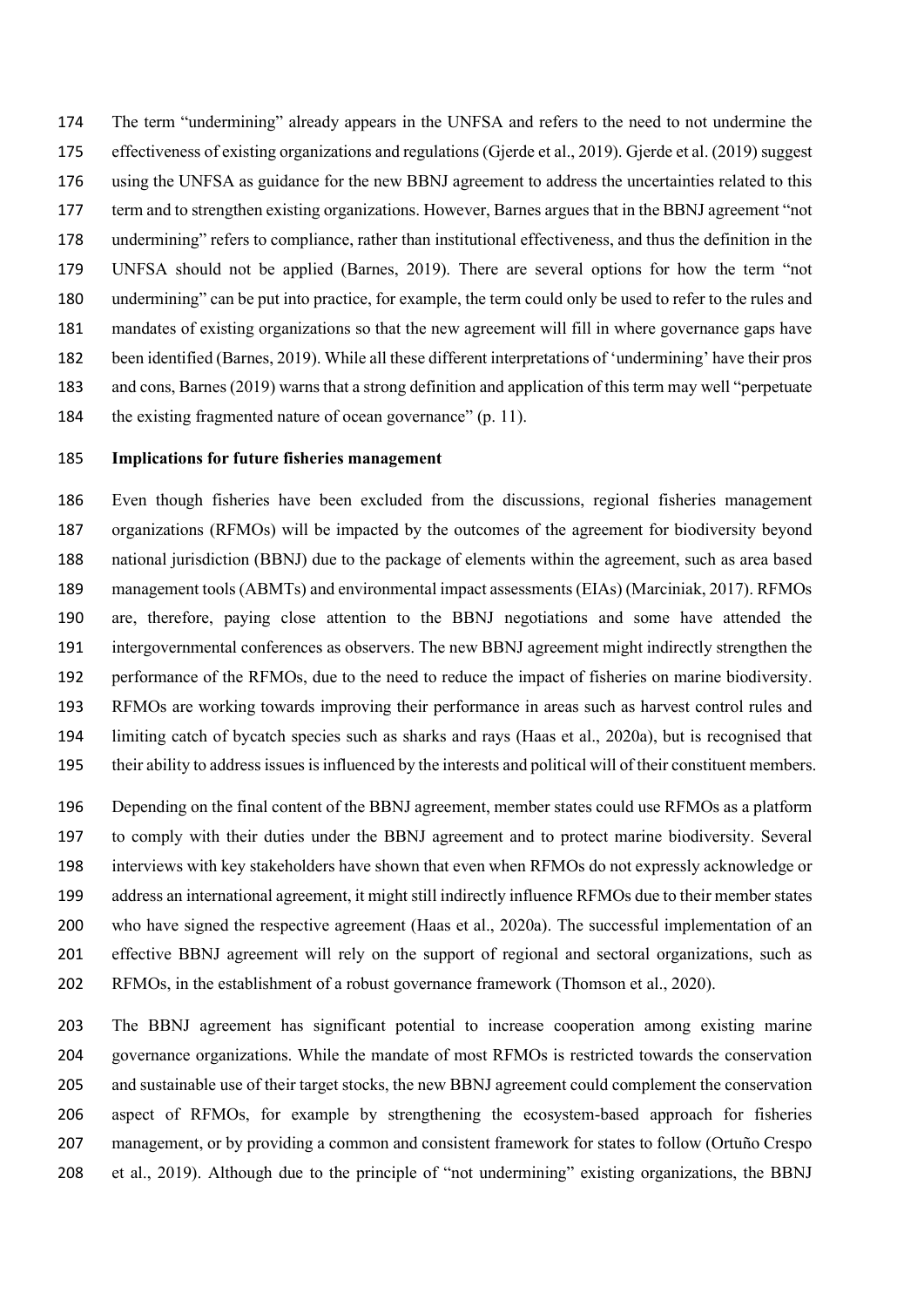agreement cannot impose any direct controls on fishing activities (De Santo et al., 2020), RFMOs and the BBNJ agreement could form a Memorandum of Understanding (MoU), a non-binding agreement which is has been previously used in cooperation between RFMOs and other international organizations (Rochette et al., 2015; Scanlon, 2018). An MoU could overcome mandate limitations and thereby lead to increased protection of marine ecosystems, as shown in the MoU between OSPAR (the Convention for the Protection of the Marine Environment of the North-East Atlantic) and NEAFC (the North-East Atlantic Fisheries Commission) which resulted in MPAs in the North-East Atlantic. An MoU could determine the exact interaction with RFMOs and the BBNJ agreement and outline areas of future cooperation. For example, the sharing of data and scientific information, which will be imperative to successfully managing biodiversity in the high seas (Ortuño Crespo et al., 2019). Sharing data and scientific information, via an especially designated committee, which would have the ability to collect and distribute data, would also reduce the costs for the member states.

### **Conclusion**

 This article provides an overview of the intersection between regional fisheries management and the negotiations over the proposed agreement on biodiversity beyond national jurisdiction (BBNJ). While the outcomes of the BBNJ negotiations are still to be finalised, it is clear the BBNJ agreement will likely have significant implications for regional fisheries management organizations (RFMOs), due to common areas of interest. Even though fisheries have been excluded from the discussions, through the "not undermining" principle, the four topics in the package of issues on the table at the BBNJ negotiation sessions have significant intersections with the mandates and activities of RFMOs as existing organizations, institutions and arrangements. One option to secure RFMO's engagement with the outcomes of BBNJ negotiations might be to develop a subsidiary statement such as a Memorandum of Understanding (MoU). While the proposed treaty text for the BBNJ agreement concentrates on broad governance issues, the MoU could focus on RFMOs mandates to protect marine biodiversity. This might address challenges arising in the implementation of the BBNJ agreement in terms of area based management tools (ABMTs) (especially the use of marine protected areas (MPAs)) and environmental impact assessments (EIAs). The phrase "not undermine" will ultimately shape the relationship between the BBNJ agreement and RFMOs and the new agreement will likely face the difficult task to conserve marine biodiversity without addressing fishing activities. This highlights the influence of RFMOs, that while protected by the "not undermine" principle in the BBNJ agreement, will have the potential to constrain or undermine the BBNJ agreement's ability to advance attention to biodiversity issues in fisheries management. Building strong institutional linkages with RFMOs will therefore likely be an important step in managing the future of high seas marine resources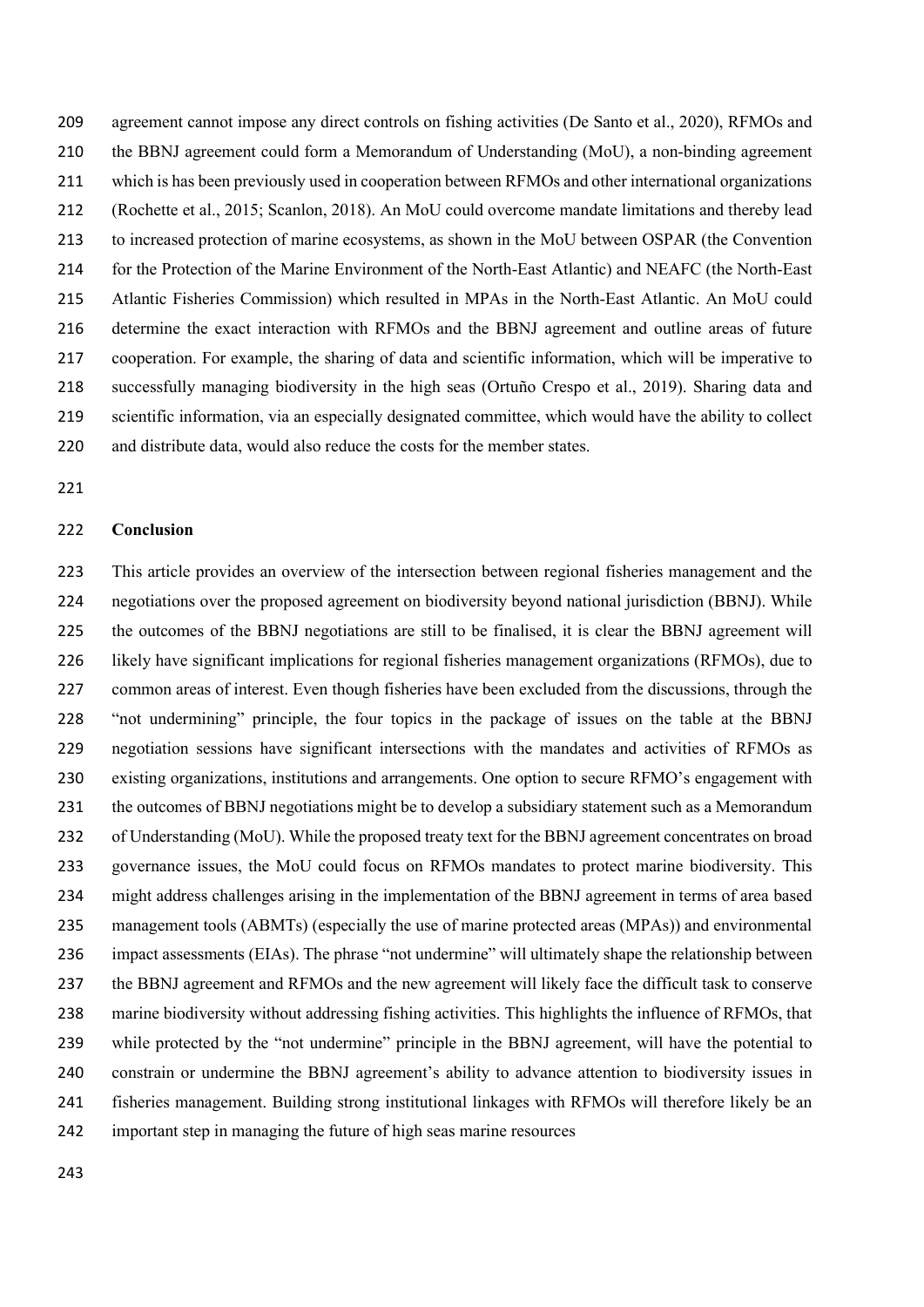### **Acknowledgement**

- We would like to thank the anonymous reviewers for the valuable input.
- 

### **Data Availability Statement**

 Data sharing not applicable to this article as no datasets were generated or analysed during the current study.

## **References:**

- Ásmundsson, S. (2016). *Regional Fisheries Management Organisations (RFMOs): Who are they, what is their geographic coverage on the high seas and which ones should be considered as General RFMOs, Tuna RFMOs and Specialised RFMOs?* Retrieved from <https://www.cbd.int/doc/meetings/mar/soiom-2016-01/other/soiom-2016-01-fao-19-en.pdf>
- Barkin, J. S., & DeSombre, E. R. (2013). *Saving Global Fisheries: Reducing Fishing Capacity to Promote Sustainability*. Cambridge, Massachusetts, London, England: MIT Press.
- Barnes, R. (2016). The Proposed LOSC Implementation Agreement on Areas beyond National Jurisdiction and Its Impact on International Fisheries Law. *International Journal of Marine and Coastal Law,* 31, 583-619. doi:10.1163/15718085-12341411
- Barnes, R. (2019). Fisheries and ABNJ: Advancing and Enhancing Cooperation. In T. Heidar (Ed.), *New Knowledge and Changing Circumstances in the Law of the Sea, Forthcoming*.
- CBD. (1992). *Convention on Biological Diversity*. Retrieved from <https://www.cbd.int/doc/legal/cbd-en.pdf>
- Cullis-Suzuki, S., & Pauly, D. (2010). Failing the high seas: A global evaluation of regional fisheries management organizations. *Marine Policy,* 34, 1036-1042. doi:10.1016/j.marpol.2010.03.002
- De Santo, E., Mendenhall, E., Nyman, E., & Tiller, R. (2020). Stuck in the middle with you (and not much time left): The third intergovernmental conference on biodiversity beyond national jurisdiction. *Marine Policy,* 117. doi:10.1016/j.marpol.2020.103957
- FAO. (2020). *The State of the World Fisheries and Aquaculture 2020. Sustainability in action.* Retrieved from<http://www.fao.org/3/ca9229en/CA9229EN.pdf>
- Friedman, A. (2019). Beyond "not undermining": possibilities for global cooperation to improve environmental protection in areas beyond national jurisdiction. *ICES Journal of Marine Science,* 76, 452-456. doi:10.1093/icesjms/fsy192
- Gjerde, K. M., Clark, N. A., & Harden-Davies, H. R. (2019). Building a Platform for the Future: the Relationship of the Expected New Agreement for Marine Biodiversity in Areas beyond National Jurisdiction and the UN Convention on the Law of the Sea. *Ocean Yearbook Online,*  278 33, 1-44. doi:10.1163/9789004395633 002
- Gupta, J., & Nilsson, M. (2017). Toward a Multi-level Action Framework for Sustainable Development Goals. In N. Kanie & F. Biermann (Eds.), *Governing through goals: sustainable development goals as governance innovations*. Cambridge, MA: MIT Press.
- Haas, B. (2020). Tuna management in action: assessing the contribution of the WCPFC to the SDGs. *Australian Journal of Maritime & Ocean Affairs*, 1-6. doi:10.1080/18366503.2020.1726261
- Haas, B., Fleming, A., McGee, J., & Haward, M. (2020a). Regional fisheries organizations and sustainable development goals 13 and 14: Insights from stakeholders. *Fisheries Research,*  226, 105529. doi:10.1016/j.fishres.2020.105529
- Haas, B., Haward, M., McGee, J., & Fleming, A. (2019). The influence of performance reviews on regional fisheries management organizations. *ICES Journal of Marine Science,* 76, 2082- 2089. doi:10.1093/icesjms/fsz088
- Haas, B., McGee, J., Fleming, A., & Haward, M. (2020b). Factors influencing the performance of regional fisheries management organizations. *Marine Policy,* 113, 103787. doi:10.1016/j.marpol.2019.103787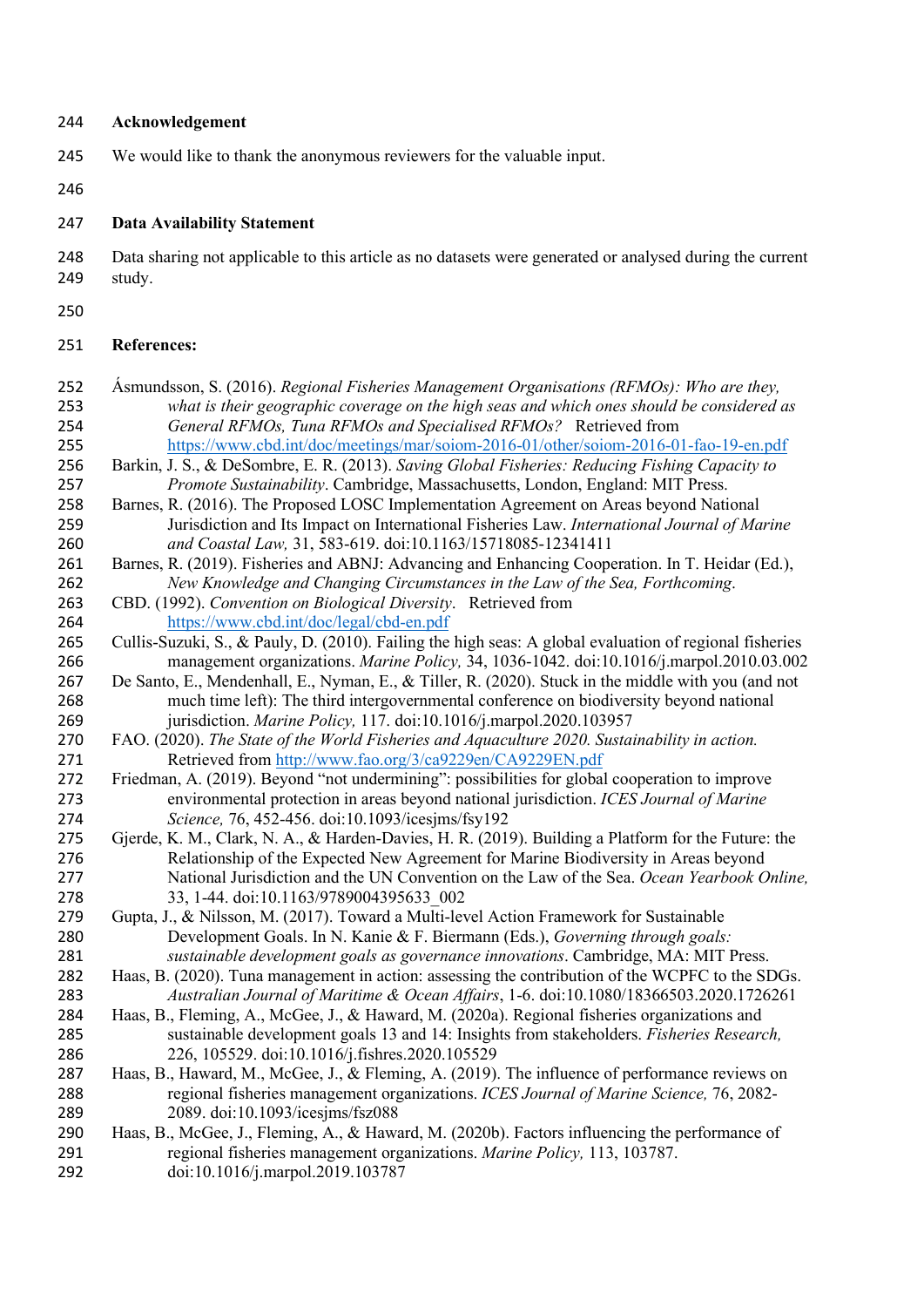- High Seas Task Force. (2006). *Closing the Net: Stopping Illegal Fishing on the High Seas*. Retrieved from<https://www.oecd.org/sd-roundtable/papersandpublications/39375276.pdf>
- Hilborn, R., Amoroso, R. O., Anderson, C. M., Baum, J. K., Branch, T. A., Costello, C., . . . Ye, Y. (2020). Effective fisheries management instrumental in improving fish stock status. *Proceedings of the National Academy of Sciences*, 201909726. doi:10.1073/pnas.1909726116
- Juan-Jordá, M. J., Murua, H., Arrizabalaga, H., Dulvy, N. K., & Restrepo, V. (2017). Report card on ecosystem-based fisheries management in tuna regional fisheries management organizations. *Fish and Fisheries,* 19, 321-339. doi:10.1111/faf.12256
- Kanie, N., Griggs, D., Young, O., Waddell, S., Shrivastava, P., Haas, P. M., . . . Kőrösi, C. (2019). Rules to goals: emergence of new governance strategies for sustainable development. *Sustainability Science,* 14, 745–1749. doi:10.1007/s11625-019-00729-1
- Laffoley, D., Baxter, J. M., Amon, D. J., Currie, D. E. J., Downs, C. A., Hall-Spencer, J. M., . . . Woodall, L. C. (2019). Eight urgent, fundamental and simultaneous steps needed to restore ocean health, and the consequences for humanity and the planet of inaction or delay. *Aquatic Conservation: Marine and Freshwater Ecosystems,* 30, 194-208. doi:10.1002/aqc.3182
- Marciniak, K. J. (2017). New implementing agreement under UNCLOS: A threat or an opportunity for fisheries governance? *Marine Policy,* 84, 320-326. doi:10.1016/j.marpol.2017.06.035
- Mendenhall, E., De Santo, E., Nyman, E., & Tiller, R. (2019). A soft treaty, hard to reach: The second inter-governmental conference for biodiversity beyond national jurisdiction. *Marine Policy,*  108, 103664. doi:10.1016/j.marpol.2019.103664
- Munro, G., Van Houtte, A., & Willmann, R. (2004). *The conservation and management of shared fish stocks: legal and economic aspects*. *FAO Fisheries Technical Paper 465.* Retrieved from <http://www.fao.org/3/y5438e/y5438e00.htm#Contents>
- Ortuño Crespo, G., Dunn, D. C., Gianni, M., Gjerde, K., Wright, G., & Halpin, P. N. (2019). High- seas fish biodiversity is slipping through the governance net. *Nature Ecology & Evolution,* 3, 1273–1276. doi:10.1038/s41559-019-0981-4
- Rochette, J., Billé, R., Molenaar, E. J., Drankier, P., & Chabason, L. (2015). Regional oceans governance mechanisms: A review. *Marine Policy,* 60, 9-19. doi:10.1016/j.marpol.2015.05.012
- Scanlon, Z. (2018). The art of "not undermining": possibilities within existing architecture to improve environmental protections in areas beyond national jurisdiction. *ICES Journal of Marine Science,* 75, 405-416. doi:10.1093/icesjms/fsx209
- Singh, G. G., Cisneros-Montemayor, A. M., Swartz, W., Cheung, W., Guy, J. A., Kenny, T.-A., . . . Ota, Y. (2017). A rapid assessment of co-benefits and trade-offs among Sustainable Development Goals. *Marine Policy,* 93, 223-231. doi:10.1016/j.marpol.2017.05.030
- Thomson, P., Müller, A., Rochette, J., & Unger, S. (2020). *No "Ocean Super-Year" without Marine Regions*. Retrieved from [http://sdg.iisd.org/commentary/guest-articles/no-ocean-super-year-](http://sdg.iisd.org/commentary/guest-articles/no-ocean-super-year-without-marine-regions/)[without-marine-regions/](http://sdg.iisd.org/commentary/guest-articles/no-ocean-super-year-without-marine-regions/)
- Tiller, R., De Santo, E., Mendenhall, E., & Nyman, E. (2019). The once and future treaty: Towards a new regime for biodiversity in areas beyond national jurisdiction. *Marine Policy,* 99, 239- 242. doi:10.1016/j.marpol.2018.10.046
- UNGA. (2007). *Sustainable fisheries, including through the 1995 Agreement for the Implementation of the Provisions of the United Nations Convention on the Law of the Sea of 10 December 1982 relating to the Conservation and Management of Straddling Fish Stocks and Highly Migratory Fish Stocks, and related instruments (A/Res/61/105)*. Retrieved from [https://documents-dds-](https://documents-dds-ny.un.org/doc/UNDOC/GEN/N06/500/73/PDF/N0650073.pdf?OpenElement)
- [ny.un.org/doc/UNDOC/GEN/N06/500/73/PDF/N0650073.pdf?OpenElement](https://documents-dds-ny.un.org/doc/UNDOC/GEN/N06/500/73/PDF/N0650073.pdf?OpenElement)
- UNGA. (2015a). *Resolution 69/292. Development of an international legally binding instrument under the United Nations Convention on the Law of the Sea on the conservation and sustainable use of marine biological diversity of areas beyond national jurisdiction.* Retrieved from<https://undocs.org/en/a/res/69/292>
- UNGA. (2015b). *Summary of the first glonal integreated marine assessment. UNGA, A/70/112*. Retrieved from<https://undocs.org/pdf?symbol=en/A/70/112>
- UNGA. (2017). *Report of the Preparatory Committee established by General Assembly resolution 69/292: Development of an international legally binding instrument under the United Nations*